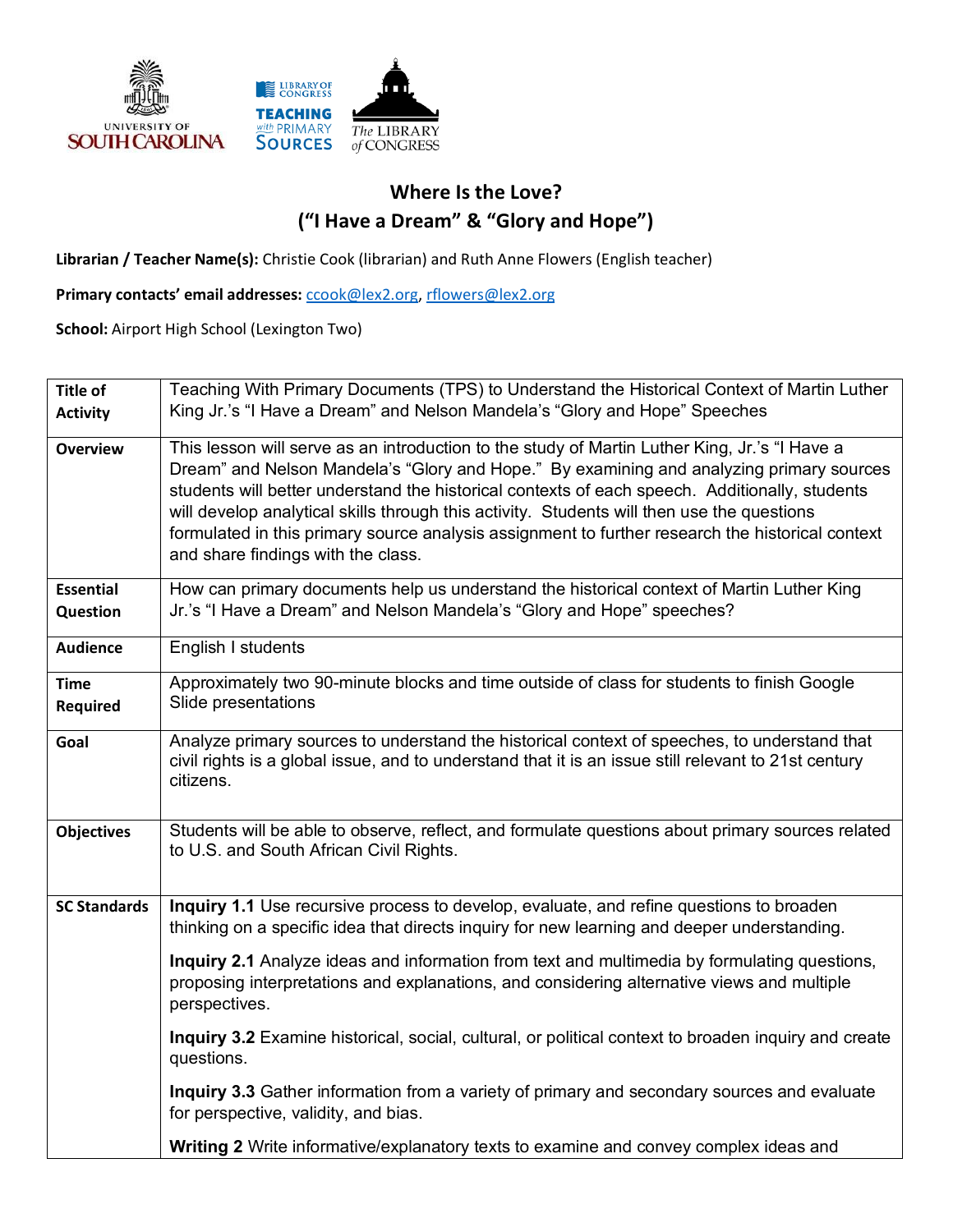| Language 4 Demonstrate command of the conventions of standard English grammar and<br>usage when writing or speaking.<br><b>Language 5</b> Demonstrate command of the conventions of standard English capitalization,<br>punctuation, and spelling when writing.<br><b>Communication 1</b> Interact with others to explore ideas and concepts, communicate meaning,<br>and develop logical interpretations through collaborative conversations; build upon the ideas of<br>others to clearly express one's own views while respecting diverse perspectives.<br><b>Communication 1.4</b> Engage in dialogue with peers and adults to explore meaning and<br>interaction of ideas, concepts, and elements of text, reflecting, constructing, and articulating<br>new understandings.<br><b>Communication 1.6 Utilize various modes of communication to present clear, unique</b><br>interpretation of diverse perspectives.<br><b>Communication 2</b> Articulate ideas, claims, and perspectives in a logical sequence using<br>information, findings, and credible evidence from sources.<br><b>Communication 3</b> Communicate information through strategic use of multiple modalities and<br>multimedia to enrich understanding when presenting ideas and information.<br><b>Digital and</b><br><b>Primary sources:</b><br><b>Other</b><br>Civil Rights Primary Sources (3 groups; 2 primary sources per group X 2; groups of 4)<br><b>Resources</b><br>Segregation in Albany-Street Scenes, 1962 August 18, Warren K. Leffler<br>$\bullet$<br>https://www.loc.gov/item/2016646428/<br>Segregation in Albany-Street Scenes, 1962 August 18, Warren K. Leffler<br>$\bullet$<br>https://www.loc.gov/item/2016646429/<br>$\bullet$<br>Two Men Carrying Signto Protest Segregation in Education, 1940-1950, J. H. Lawson<br>$\bullet$<br>https://www.loc.gov/item/97517522/<br>Civil Rights Hootenanny, 1963 August 28, Thomas J. O'Halloran<br>https://www.loc.gov/item/2013645794/<br>Civil Rights March, 1963 August 28, Randolph J. Routt<br>https://www.loc.gov/item/2013645785/<br>Firemen Turn Their Hoses on Civil Rights Protesters-Birmingham, Alabama, 1963, Bruce<br>Davidson<br>https://www.loc.gov/item/2014645234/<br>Apartheid Primary Sources (3 groups; 2 primary sources per group X 2; groups of 4)<br>No Apartheid, 1965-1980, Yanker Poster Collection [Library of Congress]<br>https://www.loc.gov/item/yan1996002489/PP/<br>Apartheid, No, 1975, Wilfred Owen Brigade<br>https://www.loc.gov/item/2015647336/<br>Apartheid in Practice: Land in South Africa, 1965-1980, David King<br>https://www.loc.gov/item/2017649140/<br>Del Monte Profits from Apartheid, 1977, San Francisco Poster Brigade<br>https://www.loc.gov/item/2017649140/<br>Contra Apartheid: Support the Fight for Liberty, Equality and Peace, 1965<br>-1980, Socialist International<br>https://www.loc.gov/item/yan1996002317/PP/<br>Solidarity with the People of South Africa, 1965-1980, Anti-Apartheid Movement | information clearly and accurately through the effective selection, organization, and analysis of<br>content. |
|-----------------------------------------------------------------------------------------------------------------------------------------------------------------------------------------------------------------------------------------------------------------------------------------------------------------------------------------------------------------------------------------------------------------------------------------------------------------------------------------------------------------------------------------------------------------------------------------------------------------------------------------------------------------------------------------------------------------------------------------------------------------------------------------------------------------------------------------------------------------------------------------------------------------------------------------------------------------------------------------------------------------------------------------------------------------------------------------------------------------------------------------------------------------------------------------------------------------------------------------------------------------------------------------------------------------------------------------------------------------------------------------------------------------------------------------------------------------------------------------------------------------------------------------------------------------------------------------------------------------------------------------------------------------------------------------------------------------------------------------------------------------------------------------------------------------------------------------------------------------------------------------------------------------------------------------------------------------------------------------------------------------------------------------------------------------------------------------------------------------------------------------------------------------------------------------------------------------------------------------------------------------------------------------------------------------------------------------------------------------------------------------------------------------------------------------------------------------------------------------------------------------------------------------------------------------------------------------------------------------------------------------------------------------------------------------------------------------------------------------------------------------------------------------------------------------------------------------------------------------------------------------------------------------------------------------------------------------------------------------------------------------|---------------------------------------------------------------------------------------------------------------|
|                                                                                                                                                                                                                                                                                                                                                                                                                                                                                                                                                                                                                                                                                                                                                                                                                                                                                                                                                                                                                                                                                                                                                                                                                                                                                                                                                                                                                                                                                                                                                                                                                                                                                                                                                                                                                                                                                                                                                                                                                                                                                                                                                                                                                                                                                                                                                                                                                                                                                                                                                                                                                                                                                                                                                                                                                                                                                                                                                                                                                 |                                                                                                               |
|                                                                                                                                                                                                                                                                                                                                                                                                                                                                                                                                                                                                                                                                                                                                                                                                                                                                                                                                                                                                                                                                                                                                                                                                                                                                                                                                                                                                                                                                                                                                                                                                                                                                                                                                                                                                                                                                                                                                                                                                                                                                                                                                                                                                                                                                                                                                                                                                                                                                                                                                                                                                                                                                                                                                                                                                                                                                                                                                                                                                                 |                                                                                                               |
|                                                                                                                                                                                                                                                                                                                                                                                                                                                                                                                                                                                                                                                                                                                                                                                                                                                                                                                                                                                                                                                                                                                                                                                                                                                                                                                                                                                                                                                                                                                                                                                                                                                                                                                                                                                                                                                                                                                                                                                                                                                                                                                                                                                                                                                                                                                                                                                                                                                                                                                                                                                                                                                                                                                                                                                                                                                                                                                                                                                                                 |                                                                                                               |
|                                                                                                                                                                                                                                                                                                                                                                                                                                                                                                                                                                                                                                                                                                                                                                                                                                                                                                                                                                                                                                                                                                                                                                                                                                                                                                                                                                                                                                                                                                                                                                                                                                                                                                                                                                                                                                                                                                                                                                                                                                                                                                                                                                                                                                                                                                                                                                                                                                                                                                                                                                                                                                                                                                                                                                                                                                                                                                                                                                                                                 |                                                                                                               |
|                                                                                                                                                                                                                                                                                                                                                                                                                                                                                                                                                                                                                                                                                                                                                                                                                                                                                                                                                                                                                                                                                                                                                                                                                                                                                                                                                                                                                                                                                                                                                                                                                                                                                                                                                                                                                                                                                                                                                                                                                                                                                                                                                                                                                                                                                                                                                                                                                                                                                                                                                                                                                                                                                                                                                                                                                                                                                                                                                                                                                 |                                                                                                               |
|                                                                                                                                                                                                                                                                                                                                                                                                                                                                                                                                                                                                                                                                                                                                                                                                                                                                                                                                                                                                                                                                                                                                                                                                                                                                                                                                                                                                                                                                                                                                                                                                                                                                                                                                                                                                                                                                                                                                                                                                                                                                                                                                                                                                                                                                                                                                                                                                                                                                                                                                                                                                                                                                                                                                                                                                                                                                                                                                                                                                                 |                                                                                                               |
|                                                                                                                                                                                                                                                                                                                                                                                                                                                                                                                                                                                                                                                                                                                                                                                                                                                                                                                                                                                                                                                                                                                                                                                                                                                                                                                                                                                                                                                                                                                                                                                                                                                                                                                                                                                                                                                                                                                                                                                                                                                                                                                                                                                                                                                                                                                                                                                                                                                                                                                                                                                                                                                                                                                                                                                                                                                                                                                                                                                                                 |                                                                                                               |
|                                                                                                                                                                                                                                                                                                                                                                                                                                                                                                                                                                                                                                                                                                                                                                                                                                                                                                                                                                                                                                                                                                                                                                                                                                                                                                                                                                                                                                                                                                                                                                                                                                                                                                                                                                                                                                                                                                                                                                                                                                                                                                                                                                                                                                                                                                                                                                                                                                                                                                                                                                                                                                                                                                                                                                                                                                                                                                                                                                                                                 |                                                                                                               |
|                                                                                                                                                                                                                                                                                                                                                                                                                                                                                                                                                                                                                                                                                                                                                                                                                                                                                                                                                                                                                                                                                                                                                                                                                                                                                                                                                                                                                                                                                                                                                                                                                                                                                                                                                                                                                                                                                                                                                                                                                                                                                                                                                                                                                                                                                                                                                                                                                                                                                                                                                                                                                                                                                                                                                                                                                                                                                                                                                                                                                 |                                                                                                               |
|                                                                                                                                                                                                                                                                                                                                                                                                                                                                                                                                                                                                                                                                                                                                                                                                                                                                                                                                                                                                                                                                                                                                                                                                                                                                                                                                                                                                                                                                                                                                                                                                                                                                                                                                                                                                                                                                                                                                                                                                                                                                                                                                                                                                                                                                                                                                                                                                                                                                                                                                                                                                                                                                                                                                                                                                                                                                                                                                                                                                                 |                                                                                                               |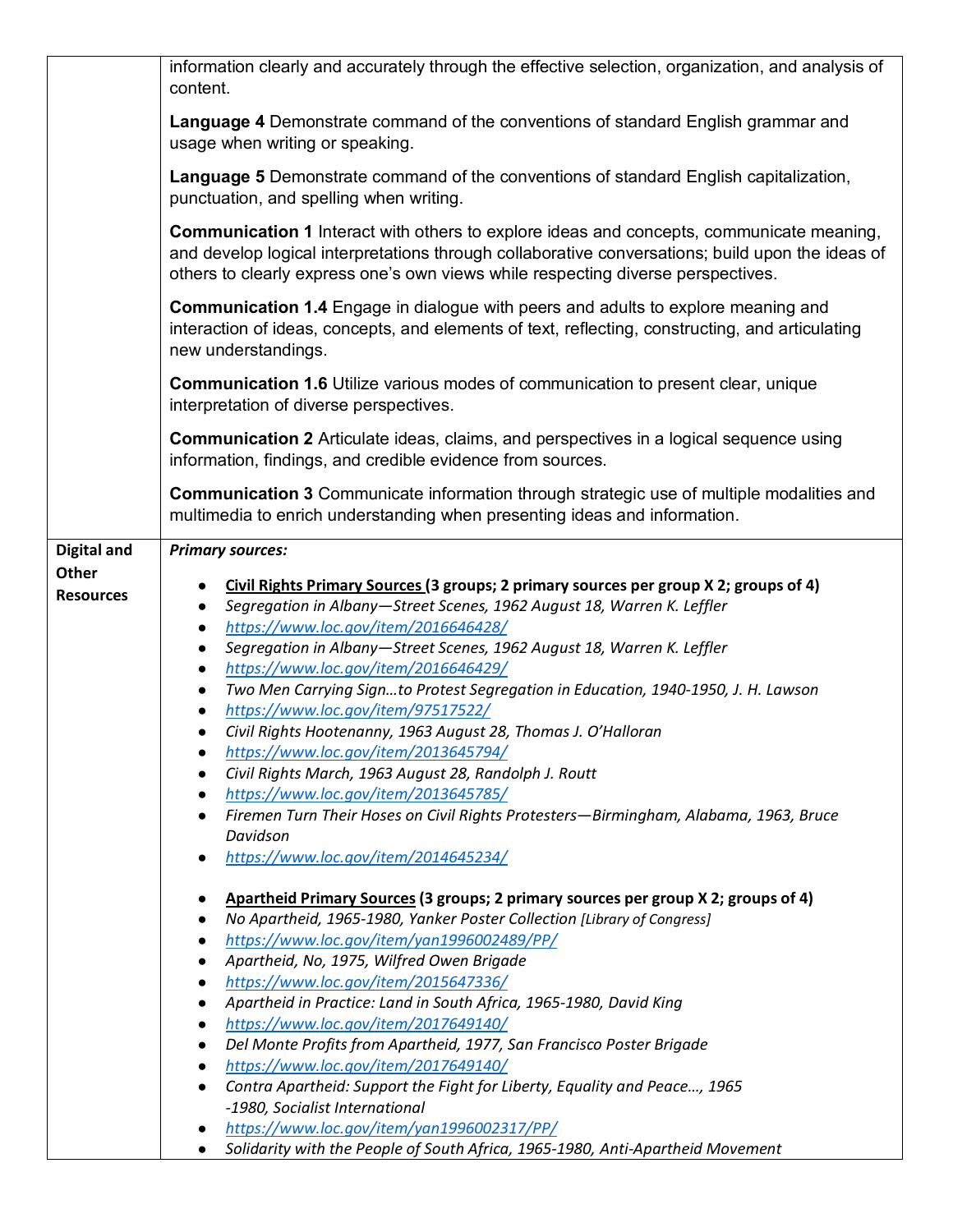|                  | https://www.loc.gov/item/2017649132/<br>$\bullet$                                                                                                                                              |
|------------------|------------------------------------------------------------------------------------------------------------------------------------------------------------------------------------------------|
|                  | Condemn the South African Apartheid Regime and Support the International Boycott, 1976,<br>Wilfred Owen Brigade                                                                                |
|                  | https://www.loc.gov/item/2015647456/                                                                                                                                                           |
|                  |                                                                                                                                                                                                |
|                  | <b>Other resources:</b>                                                                                                                                                                        |
|                  |                                                                                                                                                                                                |
|                  | Teacher's Guide: Analyzing Primary Sources, Library of Congress                                                                                                                                |
|                  | http://www.loc.gov/teachers/usingprimarysources/resources/Analyzing Primary Sources.pdf                                                                                                        |
|                  | Primary Source Analysis Tool, Library of Congress                                                                                                                                              |
|                  | http://www.loc.gov/teachers/usingprimarysources/resources/Primary_Source_Analysis_Tool.pd                                                                                                      |
|                  |                                                                                                                                                                                                |
| Classroom        | Student digital device (such as iPad); Interactive WhiteBoard such as Promethean ActivePanel;                                                                                                  |
| <b>Materials</b> | Apple TV; copies of Martin Luther King, Jr.'s "I Have a Dream" speech; copies of Nelson                                                                                                        |
|                  | Mandela's "Glory and Hope" speech; Teacher's Guide: Analyzing Primary Sources (worksheet);                                                                                                     |
|                  | Primary Source Analysis Tool (worksheet); Google Classroom; Google Slides; and pencils and                                                                                                     |
|                  | paper.                                                                                                                                                                                         |
|                  |                                                                                                                                                                                                |
| Preparation      | Locate primary sources related to Civil Rights segregation in the United States and<br>$\bullet$<br>apartheid in South Africa.                                                                 |
|                  | Photocopy primary source handouts.                                                                                                                                                             |
|                  | Photocopy speeches.                                                                                                                                                                            |
|                  | Divide students into small groups.<br>$\bullet$                                                                                                                                                |
|                  | Determine primary source content for each small group to examine in "Jigsaw" exercise.<br>Design rubric for final product. (This lesson plan assumes that each teacher will design             |
|                  | his/her own rubric.)                                                                                                                                                                           |
|                  |                                                                                                                                                                                                |
| Procedure        | Day One                                                                                                                                                                                        |
|                  | Explain goals and objectives and review essential question.<br>Remind students of expectations for behavior and group participation.                                                           |
|                  | Review think, pair, share procedures.                                                                                                                                                          |
|                  | Distribute primary source materials.<br>$\bullet$                                                                                                                                              |
|                  | Distribute and explain how to utilize Primary Source Analysis Tool (worksheet).                                                                                                                |
|                  | Model a primary source analysis using the worksheet and a primary source photograph.<br>$\bullet$<br>Divide students into 4-member groups.<br>$\bullet$                                        |
|                  | Give students 10-15 minutes to independently observe and record observations.<br>$\bullet$                                                                                                     |
|                  | Ask students to pair with the other student in the group with the same primary source to<br>$\bullet$                                                                                          |
|                  | reflect on observations and record reflections.                                                                                                                                                |
|                  | Each pair in the group will share their source documents, observations, and reflections<br>$\bullet$<br>with the other pair in the group to generate and record questions while also comparing |
|                  | and contrasting the sources.                                                                                                                                                                   |
|                  | Work as a team to create a research question related to primary sources for that group.<br>$\bullet$                                                                                           |
|                  | (Assume students know how to develop the question and determine reliable sources.)<br>Day Two:                                                                                                 |
|                  | Teacher reviews the grading rubric with the class.                                                                                                                                             |
|                  | Students locate reliable sources and conduct research to answer their research<br>$\bullet$                                                                                                    |
|                  | questions.                                                                                                                                                                                     |
|                  | Students begin inputting their research findings into a Google Slide presentation.<br>$\bullet$<br>(Assume students know how to use Google Slides.)                                            |
|                  | Students continue to work independently on Google presentation, share findings at a                                                                                                            |
|                  | later date, and upload presentations to Google Classroom. (Assume students are                                                                                                                 |
|                  | accustomed to using Google Classroom.)                                                                                                                                                         |